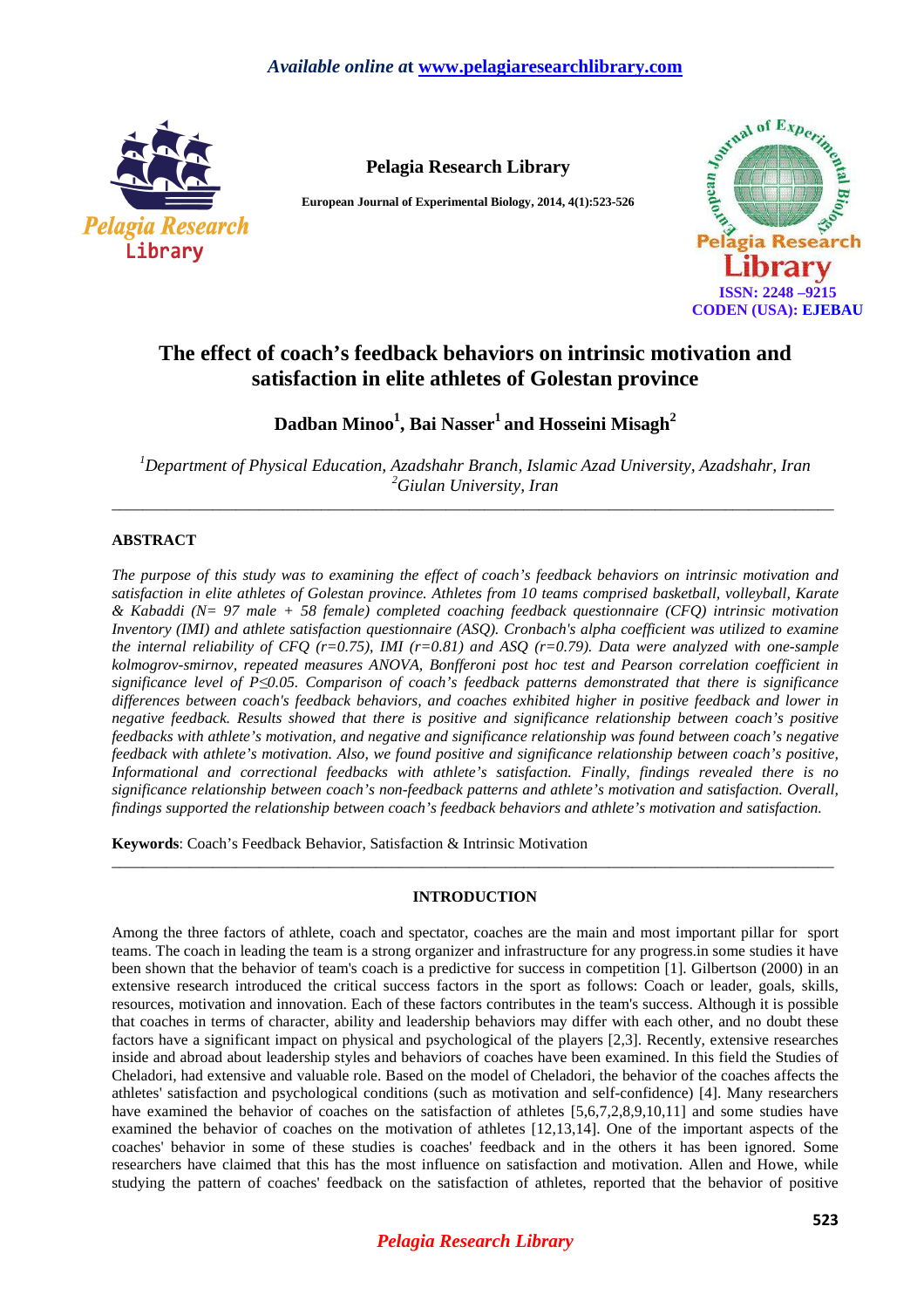feedback, and the feedback information after successful implementation and corrective feedback behavior following the unsuccessful implementation has the most effect on the athletes' satisfaction [15]. Amorous and Horn, also found in a study that the use of positive and information feedback not using from negative feedback with high levels of motivations in athletes has positive and significant relationship [5]. In this study the feedback behavior of coaches in 5 dimensions of positive feedback, informational feedback, negative feedback, corrective feedback, and ultimately the behavior without feedback were evaluated for successful or failed implementation of athletes and its relationship with the athletes' satisfaction and internal motivation has been examined. Because an athlete has different operation and performance under different conditions the importance of psychological issues and team conditions will be appeared; so our hardworking coaches should have acted beyond the terms and prepare the conditions for the athletes. Considering issues like that when the coach should encourage players and praised, or amended and supplemented information provided to improve the performance of athletes, and if it is necessary to appropriately punish the player, or No. The present study examined the effect of feedback behavior of coaches on the intrinsic motivation and satisfaction of elite athletes in Golestan province.

*\_\_\_\_\_\_\_\_\_\_\_\_\_\_\_\_\_\_\_\_\_\_\_\_\_\_\_\_\_\_\_\_\_\_\_\_\_\_\_\_\_\_\_\_\_\_\_\_\_\_\_\_\_\_\_\_\_\_\_\_\_\_\_\_\_\_\_\_\_\_\_\_\_\_\_\_\_*

### **MATERIALS AND METHODS**

Players of 10 teams in Golestan province in 2010-2011 season of Championship Premier League or Division I of the country in basketball, volleyball, karate and Kabaddi (men and women) constitute the statistical society of this study. The sample of research was considered equal to statistical society and at the end from total of 155 distributed questionnaires, 134 questionnaires were usable and analyzed. 3 questionnaires used in this study. Coaches' feedback Behavior Questionnaire (Smith et al, 1977) with 26 coaches' behavior questions in 5 dimensions of positive feedback, information feedback, negative feedback, corrective feedback, and ultimately behavior without feedback was evaluated. Intrinsic Motivation questionnaire, which was made in 1989 by MacAuley et al is in the form of 18 questions that assess athletes in their sport. And finally the athlete satisfaction questionnaire which was written by Reimer & Chelladurai (1997) for assessing athletes' satisfaction with different aspects of exercise has been designed. The internal consistency of each questionnaire was obtained in a pilot study on athletes using Cronbach's alpha respectively  $(r=0.75)$ ,  $(r=0.81)$ , and  $(r=0.79)$ . After coordination with the CEO and club coaches, questionnaires were distributed and collected. Data analyzed using Kalmogrof - Smirnov tests, analysis of variance, Bonferroni post hoc test and Pearson correlation analysis were performed at a significance level of  $p \le 0.05$ .

#### **RESULTS**

Test results of Kalmograf - Smirnoff rejected the assumption of non-normal distribution of data. By using analysis variance Test with Bonferroni post hoc test it was determined that there is a significant difference exists between 5 dimensions of feedback behavior of coaches and coaches use different patterns of feedback. The coaches used more feedback information and less negative feedback (Figure 1).



#### **Diagram 1. Comparing the behavior of coaches' feedback**

Using the Pearson correlation coefficient it was found that there is a significant positive correlation between intrinsic motivation of the behavior of coaches and players. Thus, positive feedback behavior has positive and meaningful correlation with increase of motivation of the players and negative feedback behavior of coaches had negative and meaningful correlation with increase of athletes' motivation. Also, There was no significant correlation between players' motivation and behavior modification information feedback and without feedback from coaches**.** (Table 1).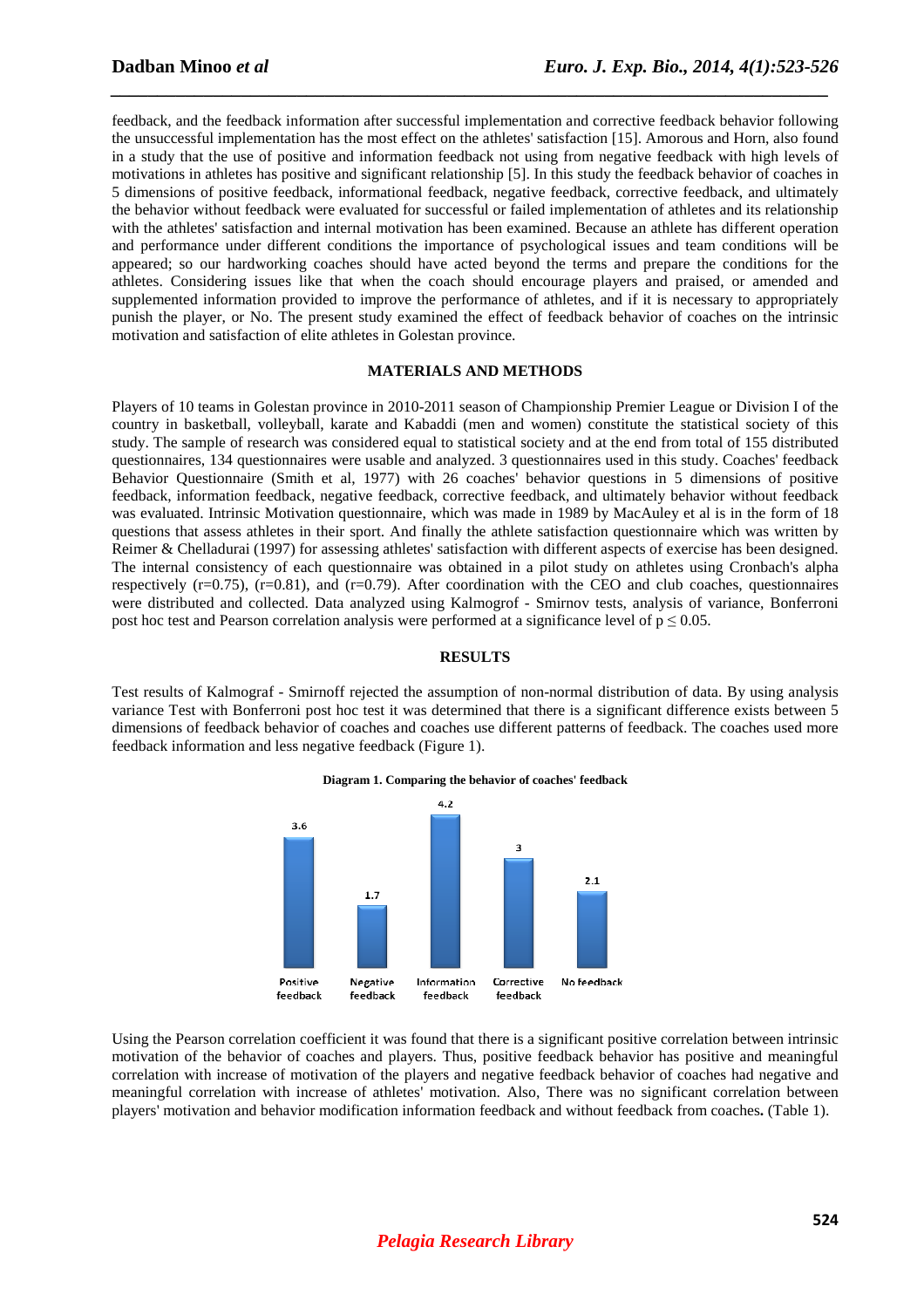0.22 0.07 0.19

|                   | <b>Behavior of</b>  | <b>Positive</b> | <b>Negative</b> | <b>Information</b> | Corrective | No       |  |  |  |  |
|-------------------|---------------------|-----------------|-----------------|--------------------|------------|----------|--|--|--|--|
|                   | coaches             | feedback        | feedback        | feedback           | feedback   | feedback |  |  |  |  |
| <b>Motivation</b> | Pearson correlation | 0.39            | $-0.28$         | 0.12               | 0.17       | 0.06     |  |  |  |  |
|                   | Significant         | $0.01^*$        | 0.01            | 0.19               | 0.07       | 0.22     |  |  |  |  |

**Table1. Feedback Behaviors of coaches associated with motivation of players** 

*\_\_\_\_\_\_\_\_\_\_\_\_\_\_\_\_\_\_\_\_\_\_\_\_\_\_\_\_\_\_\_\_\_\_\_\_\_\_\_\_\_\_\_\_\_\_\_\_\_\_\_\_\_\_\_\_\_\_\_\_\_\_\_\_\_\_\_\_\_\_\_\_\_\_\_\_\_*

Investigation of the Relationship between feedback behavior and satisfaction of players showed that there is a positive and meaningful relationship between feedback behavior, informational feedback and corrective feedback of athletic trainers with satisfaction of players, while there was no meaningful relationship between negative feedback behavior and behavior without feedback of coaches with satisfaction of athletes (table 1).

|                     | <b>Behavior of</b><br>coaches | <b>Positive</b><br>feedback | <b>Negative</b><br>feedback | <b>Information</b><br>feedback | Corrective<br>feedback | No<br>feedback |
|---------------------|-------------------------------|-----------------------------|-----------------------------|--------------------------------|------------------------|----------------|
| <b>Satisfaction</b> | Pearson correlation           | 0.41                        | $_{0.11}$                   | 0.51                           | 0.33                   | 0.09           |
|                     | Significant                   | 0.01                        | 0.16                        | 0.01                           | 0.01                   | 0.013          |

## **DISCUSSION AND CONCLUSION**

Chelladurai (1990), Amorous and Horn (2000) and Smith (1998) reported in their models about behavior of coaches and different factors on them. Coach demographic information such as age, gender, experience, personality type, etc., and the club's circumstances, such as a ranked team on the table, and management's culture and ultimately the athletes characteristics such as age, skill level, personality, athletic trainers affect on the behavior of coach [4,5]. In Several studies the researchers have reported that coaches use from different behaviors. Results of Hosseini (2010), Vahdani (2012), Chelladurai (1990), Reimer and Chelladurai (1995) and Bennett and Manuel (2000) confirms this problem [16,4,17,18,19]. But in this study, one of the most important aspects of teachers' behavior (behavioral feedback) alone has been discussed and analyzed and the results of the study showed that there are significant differences between the five dimensions of behavior of coaches and they use different patterns of feedback. Coach's use from more feedback information and negative feedback is less used. It seems that due to the age and skills of the players and the team situation (professional teams), the coaches are cautious with emphasis on the positive behavior in the use of negative feedback. The Results showed feedback behavior of coaches affects intrinsic motivation and satisfaction of the players. In this case, the behavior of the positive feedback has significant association with increased motivation and behavior of players, and negative feedback has significant relationship by increasing the athletes' motivation. Amorous and Horn (2000) found in a study that using feedback behavior by coaches and nonusing of negative feedback with high levels of motivation in athletes has a significant positive association with the results of this study. Also, in the opposite point of not using negative feedback behavior by coaches leads to the increase of motivation by athletes which the results of this research and the previous researches confirms this. Although in most studies on the use of positive feedback behaviors by coaches has been emphasized (and not using negative feedback), in this research also the relationship between positive feedback behaviors with motivation of athletes (0.39) was more than the relationship of negative feedback behaviors with motivation of athletes (-0.28). Also researchers such as Kazemi (1379), Yousefi(1386), Black and Weiss (1992), Amorous and Horn (2001) and Hollembeak and Amorous (2004) also reported a significant relationship between the behavior of players, coaches and motivation. In this study, we followed up these relationships in professional sports and championship to be specified more precisely, that the feedback behavior of coaches, between 5 feedback dimensions of behavior of the coaches, importance of positive feedback behavior against informational feedback, corrective feedback and behavior without feedback were determined. However, the results indicated that there is significant positive relationship between the positive feedback behavior and the informational feedback of coaches with athletes satisfaction. Khalaj (2011), Norouzi (2013), Moradi (2013), Allen and Howe (1998) also investigated the effect of feedback behavior of coaches on the athletes satisfaction, and Positive and informational feedback behavior of coaches after successful implementation and corrective feedback after an unsuccessful run that had most effect on athletes' satisfaction [20,21,22,15]. which is in line with the findings. They didn't observe a meaningful relationship between negative feedback behavior and without feedback with satisfaction of athletes. Also In the past, researchers like Chelladurai (1990) and Weiss and Friedrich (1986) reported the behavior of coaches is effective for the satisfaction of the player, while Dexter (2002) and Cakioglu (2003) did not report a significant relationship between the behavior of, coaches and athletes' satisfaction. As it was observed, the findings showed that not using from feedback by coaches for successful or unsuccessful implementation of players has no meaningful relationship with their motivation and satisfaction. But there need more research in this case. Chelladurai (1990) predicted in his conceptual model on the behavior of coaches that the behavior of coach can has deep effects on the mental conditions, operation and satisfaction of the player. In this research also the aims of him was followed and also it was tried that one of the most important dimensions of coaches' behavior be explored. The findings showed that feedback behavior of